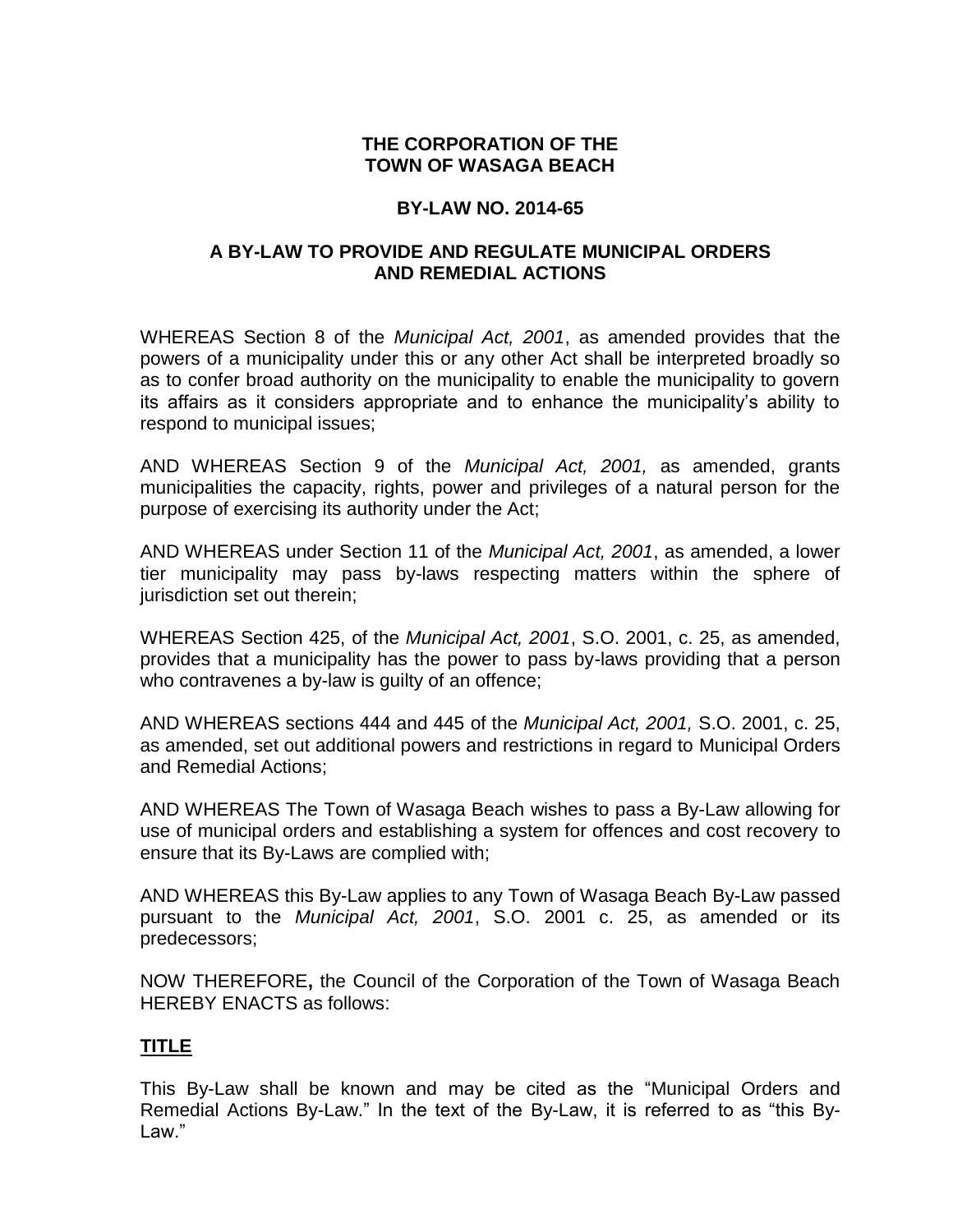## **1. DEFINITIONS**

In this by-law:

- 1.3 "Land" includes buildings, structures and dwellings.
- 1.4 "Officer" means a by-law enforcement officer, police officer, chief fire official or designate, Animal Control Officer employed by the Town of Wasaga Beach, or any Town of Wasaga Beach employee authorized by Council to enforce a provision(s) of any Town of Wasaga Beach By-Law, provincial statute or federal statute.
- 1.5 "Occupier" means any person, firm or corporation having control over any portion of the building or property under consideration and includes the persons in the building or property.
- 1.6 "Municipality" means the Corporation of the Town of Wasaga Beach.

#### **2. ENTRY AND INSPECTION**

- 2.1 An Officer may at any time, enter onto land for the purpose of carrying out an inspection to determine whether or not the following are being complied with:
	- 2.1.1 A By-Law of the municipality passed under the *Municipal Act, 2001*, S.O. 2001, c. 25, as amended or its predecessor.
	- 2.1.2 A direction or order of the Municipality under *the Municipal Act, 2001*, S.O. 2001, c. 25, as amended, or made under a By-Law of the municipality passed pursuant to the *Municipal Act, 2001*, S.O. 2001, c. 25, as amended, or its predecessor.
	- 2.1.3 A condition of a licence issued under a by-law of the municipality passed under the *Municipal Act, 2001*, S.O. 2001, c. 25, as amended, or its predecessor.
	- 2.1.4 An order made under Section 431 of the *Municipal Act, 2001*, S.O. 2001, c. 25, as amended.

#### **3. RESTRICTIONS**

- 3.1 Every occupier shall permit the Officer to inspect any Land for the purposes as set out in Section 2.1 of this by-law.
- 3.2 Notwithstanding any provision of this By-Law, an Officer shall not enter or remain in any room or place actually being used as a dwelling, unless: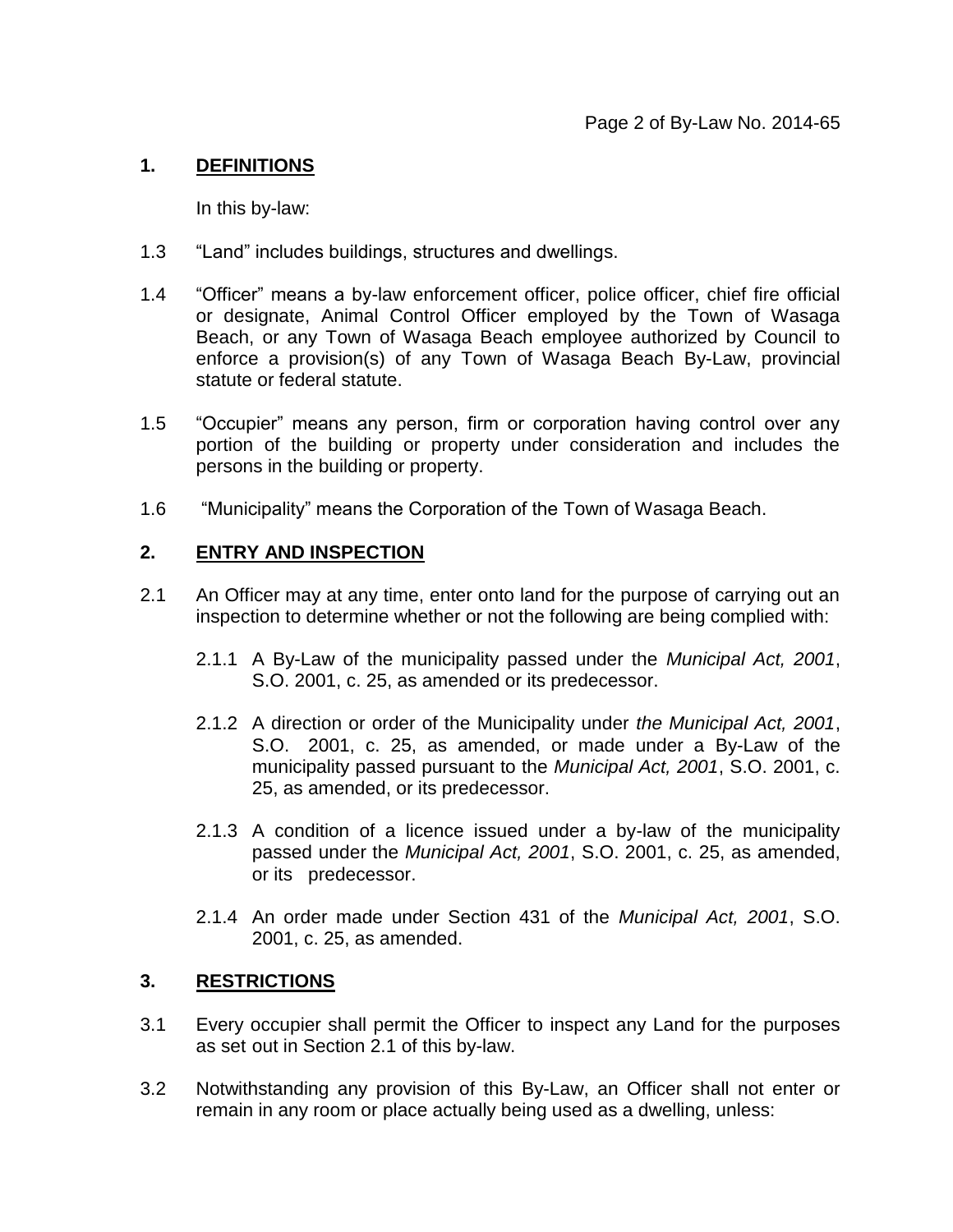- (a) the consent of the occupier is obtained, with the occupier first having been informed that the right of entry may be refused and, if refused, may only be made under the authority of an order issued under Section 438 of the *Municipal Act, 2001* S.O. 2001, c. 25., as amended or a warrant issued under Section 439 of the *Municipal Act, 2001* S.O. 2001, c. 25, as amended or a warrant under Section 386.3 of the *Municipal Act, 2001* S.O. 2001, c. 25, as amended;
- (b) an order under Section 438 of *Municipal Act, 2001* S.O. 2001, c. 25, as amended, is obtained;
- (c) a warrant issued under Section 439 of the *Municipal Act, 2001* S.O. 2001, c. 25, as amended, is obtained;
- (d) a warrant issued under Section 386.3 of the *Municipal Act, 2001* S.O. 2001, c. 25, as amended, is obtained;
- (e) the delay necessary to obtain an order under Section 438 of the *Municipal Act, 2001* S.O. 2001, c. 25, as amended, to obtain a warrant under Section 439 of the *Municipal Act, 2001* S.O. 2001, c. 25, as amended, or a warrant under Section 386.3 of the *Municipal Act, 2001* S.O. 2001, c. 25, as amended or to obtain the consent of the occupier would result in an immediate danger to the health or safety of any person; or
- (f) the municipality has given the occupier of Land notice of its intention to enter as required under Section 435(2) of *the Municipal Act, 2001* S.O. 2001, c. 25, as amended, and the entry is authorized under Section 79, 80 or 446 of the *Municipal Act, 2001* S.O. 2001, c. 25, as amended.

#### **4. INSPECTION POWERS**

- 4.1. For the purposes of an inspection, an Officer may:
	- 4.1.1 require the production for inspection of documents or things relevant to the inspection;
	- 4.1.2 inspect and remove documents or things relevant to the inspection for the purpose of making copies or extracts;
	- 4.1.3 require information from any person concerning a matter related to the inspection; and
	- 4.1.4 alone or in conjunction with a person possessing special or expert knowledge, make examinations or take tests, samples or photographs necessary for the purposes of the inspection.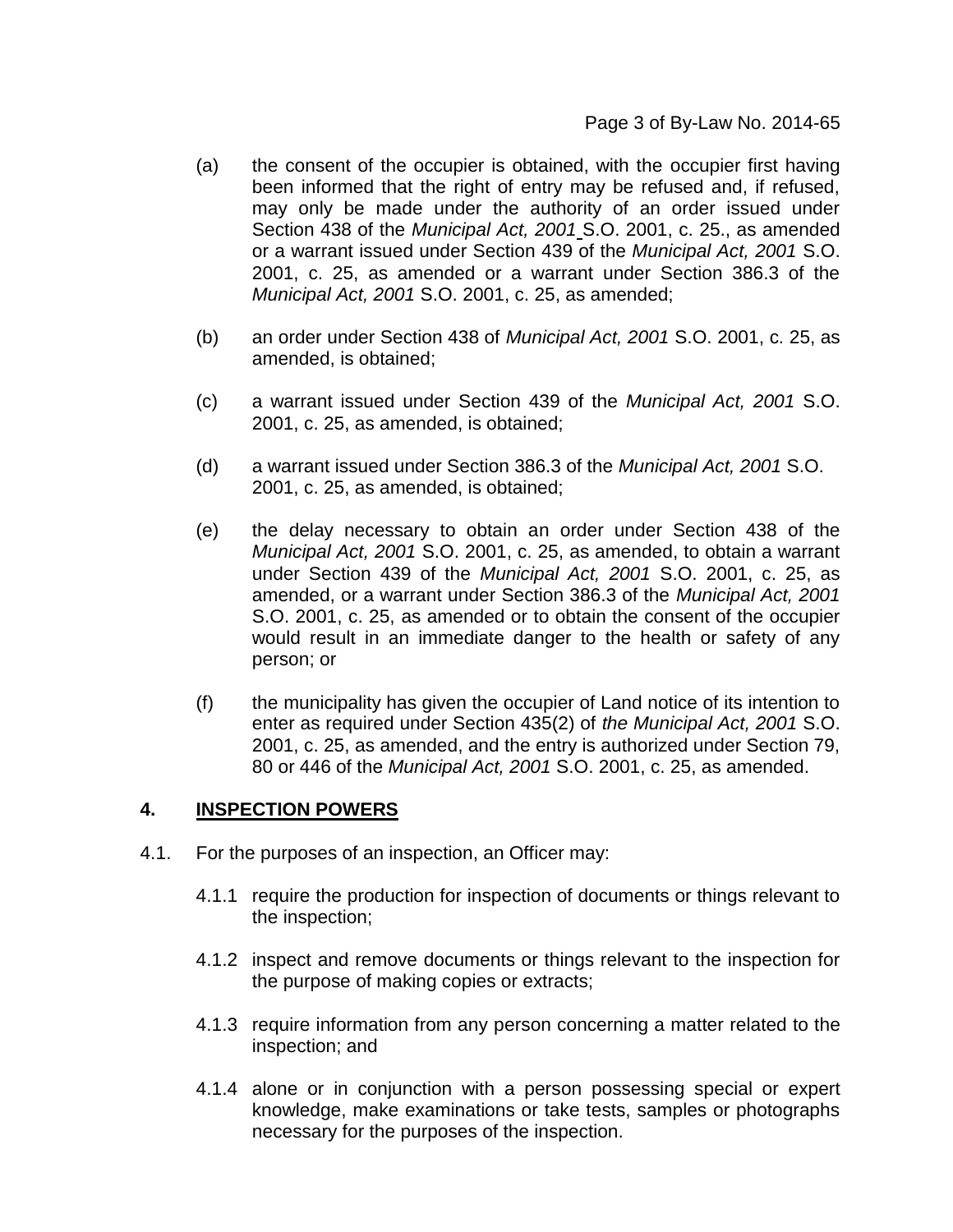- 4.2 A sample taken under Section 4.1.4 shall be divided into two parts, and one part shall be delivered to the person from whom the sample is taken, if the person so requests at the time the sample is taken and provides the necessary facilities.
- 4.3 If a sample is taken under Section 4.1.4 and the sample has not been divided into two parts, a copy of any report on the sample shall be given to the person from whom the sample was taken.
- 4.4 A receipt shall be provided for any document or thing removed under Section 4.1.2 and the document or thing shall be promptly returned after the copies or extracts are made.
- 4.5 Copies of or extracts from documents and things removed under this Section 4 and certified as being true copies of or extracts from the originals by the person who made them are admissible in evidence to the same extent as, and have the same evidentiary value as, the originals.

## **5. OBSTRUCTION**

- 5.1 No person shall obstruct or attempt to obstruct any Officer or other person, who is exercising a power or performing a duty under this By-Law or any other Town of Wasaga Beach By-Law or the *Municipal Act, 2001*, S.O. 2001, c. 25, as amended or its predecessor.
- 5.2 Without limiting section 5.1, "Obstruct" includes:
	- 5.2.1 to hinder or mislead;
	- 5.2.2 to knowingly provide false information or make a false claim or statement;
	- 5.2.3 to prevent, bar or delay or attempt to prevent, bar or delay entry or inspection by an Officer, or any person under his or her direction;
	- 5.2.4 to prevent, bar or delay or attempt to prevent, bar or delay any person, including an Officer, from carrying out his or her duties or exercising his or her powers, including but not limited to the removal of documents or things relevant to the inspection, or the taking of any tests, samples or photographs necessary for the purposes of the inspection;
	- 5.2.5 to prevent, bar or delay or attempt to prevent, bar or delay any person, including an Officer, from exercising his or her authority pursuant to an order issued by a provincial judge or justice of the peace under Section 438 of the *Municipal Act, 2001*, S.O. 2001, c. 25, as amended; and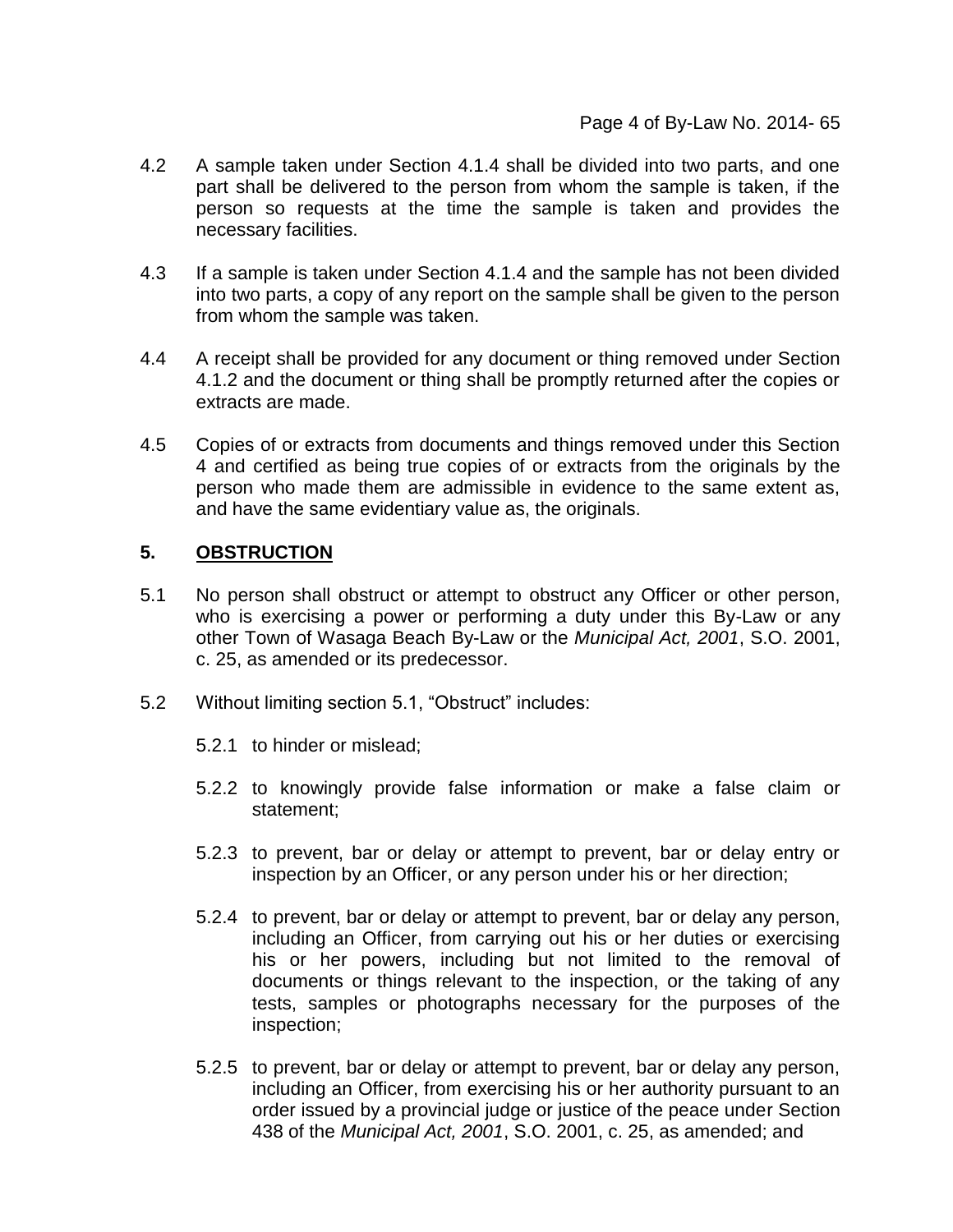- 5.2.6 to fail to provide, upon request by an Officer, any information, documents or things relevant to an inspection.
- 5.3 Without limiting sections 5.1 and 5.2, every person who is alleged to have contravened any of the provisions of any Town of Wasaga Beach By-Law shall identify themselves to an Officer upon request and failure to do so shall be deemed to have obstructed the Officer in the execution of his or her duties contrary to Section 5.1 of this By-Law.

#### **6. ORDERS AND REMEDIAL ACTIONS**

- 6.1 In addition to any other provision of this By-Law, and subject to the provisions of the Act, a provincial judge or justice of the peace may issue an order authorizing an Officer and any person under his or her direction to enter onto or into any premises, including a room or place actually being used as a dwelling, for the purpose of carrying out an inspection to determine whether or not the following are being complied with:
	- 6.1.1 any provision of this By-Law;
	- 6.1.2 a direction or order of an Officer or of the
	- 6.1.3 municipality made under this By-Law or made under the Act in relation to the subject- matter of this By-Law;
	- 6.1.4 a condition of a Licence issued under this By-Law; and
	- 6.1.5 an order made under Section 431 of the Act in relation to the subjectmatter of this By-Law, and to exercise powers described in Section 4 of this By-Law, where the provincial judge or justice of the peace is satisfied by evidence under oath that the inspection is reasonably necessary and the Officer has been prevented or is likely to be prevented from doing anything set out in Section 2.1 or 4.1 of this By-Law.
- 6.2 An Officer named in an order described in Section 6.1, and any person under his or her direction named therein, may, in accordance with the order, enter onto or into the Land described therein including any room or place actually being used as a dwelling, which is described therein, to undertake the said inspection, and may, for that purpose, exercise any power set out in the order.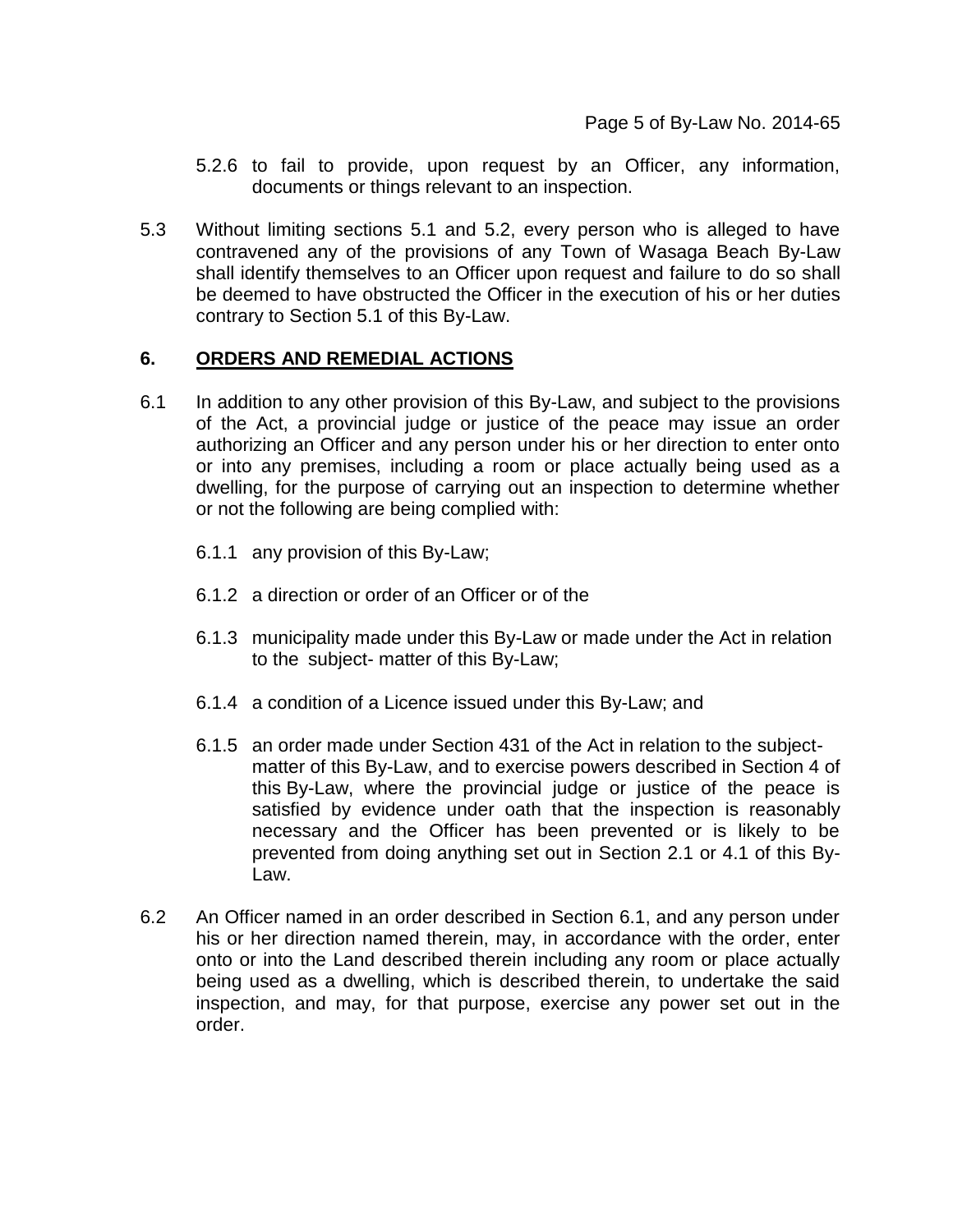- 6.3 If an Officer is satisfied that a contravention of any By-Law has occurred, the Officer may make an order requiring the person who contravened the By-Law to discontinue the contravening activity, known as an Order to Discontinue Activity, requiring the person who contravened the By-Law, or who caused or permitted the contravention, or the owner or occupier of the Land on which the contravention occurred, to discontinue the contravention.
	- 6.3.1 An order under subsection 6.3 shall set out,
		- (a) reasonable particulars of the contravention adequate to identify the contravention and the municipal address on which the contravention occurred;
		- (b) the date by which there must be compliance with the order; and
		- (c) the date on which the order expires.
	- 6.3.2 No Person shall fail to comply, in whole or in part, with an order issued under subsection 6.3.
- 6.4 If an Officer is satisfied that a contravention of any By-Law has occurred, the Officer may make an order requiring the person who contravened the By-Law to do work to correct the contravention, known as a Work Order.
	- 6.4.1 An order under subsection 6.4 shall set out,
		- (a) reasonable particulars of the contravention adequate to identify the contravention and the municipal address of the property on which the contravention occurred;
		- (b) the work to be done and the date by which the work must be done; and
		- (c) the date on which the order expires.
	- 6.4.2 An order under subsection 6.4 may require work to be done even though the facts which constitute the contravention of the By-Law were present before this By-Law making them a contravention came into force.
	- 6.4.3 No Person shall fail to comply, in whole or in part, with an order issued under subsection 6.4.